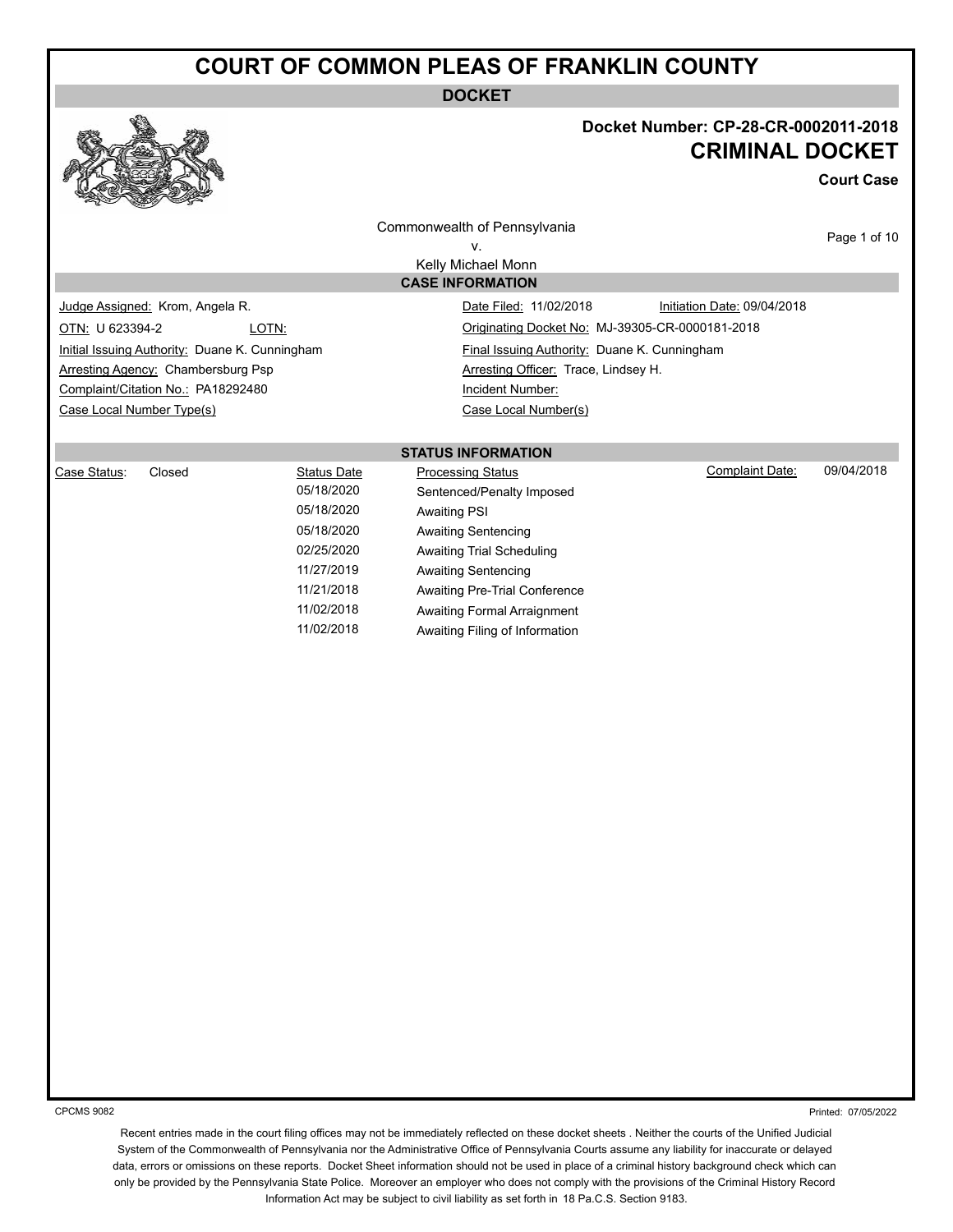**DOCKET**

#### **Docket Number: CP-28-CR-0002011-2018 CRIMINAL DOCKET**

**Court Case**

|                                          |                               |                      | Commonwealth of Pennsylvania                           |                        | Page 2 of 10              |
|------------------------------------------|-------------------------------|----------------------|--------------------------------------------------------|------------------------|---------------------------|
|                                          |                               |                      | ν.                                                     |                        |                           |
|                                          |                               |                      | Kelly Michael Monn                                     |                        |                           |
|                                          |                               |                      | <b>CALENDAR EVENTS</b>                                 |                        |                           |
| Case Calendar<br><b>Event Type</b>       | Schedule<br><b>Start Date</b> | <b>Start</b><br>Time | Room                                                   | Judge Name             | Schedule<br><b>Status</b> |
| Formal Arraignment                       | 11/21/2018                    | 1:00 pm              | Courtroom #2 -<br><b>Franklin County</b><br>Courthouse | Judge Jeremiah D. Zook | Scheduled                 |
| Call of the Trial List<br>(On Bond)      | 12/17/2018                    | $9:00$ am            | Courtroom #4 -<br><b>Franklin County</b><br>Courthouse | Judge Angela R. Krom   | Scheduled                 |
| Call of the Trial List<br>(Incarcerated) | 12/20/2018                    | 1:00 pm              | <b>Franklin County</b><br>Jail Courtroom               | Judge Angela R. Krom   | Scheduled                 |
| Call of the Trial List<br>(On Bond)      | 12/21/2018                    | $9:00$ am            | Courtroom #2 -<br><b>Franklin County</b><br>Courthouse | Judge Jeremiah D. Zook | Moved                     |
| Call of the Trial List<br>(On Bond)      | 02/25/2019                    | $9:00$ am            | Courtroom #4 -<br><b>Franklin County</b><br>Courthouse | Judge Angela R. Krom   | Scheduled                 |
| Call of the Trial List<br>(Incarcerated) | 02/25/2019                    | 1:00 pm              | <b>Franklin County</b><br>Jail Courtroom               | Judge Angela R. Krom   | Scheduled                 |
| Call of the Trial List<br>(On Bond)      | 04/15/2019                    | $9:00$ am            | Courtroom #4 -<br><b>Franklin County</b><br>Courthouse | Judge Angela R. Krom   | Scheduled                 |
| Call of the Trial List<br>(Incarcerated) | 04/25/2019                    | 1:00 pm              | <b>Franklin County</b><br>Jail Courtroom               | Judge Angela R. Krom   | Scheduled                 |
| Call of the Trial List<br>(On Bond)      | 06/14/2019                    | $9:00$ am            | Courtroom #4 -<br><b>Franklin County</b><br>Courthouse | Judge Angela R. Krom   | Scheduled                 |
| Call of the Trial List<br>(Incarcerated) | 06/24/2019                    | 1:00 pm              | <b>Franklin County</b><br>Jail Courtroom               | Judge Angela R. Krom   | Scheduled                 |
| Disposition                              | 11/27/2019                    | 1:30 pm              | Courtroom #4 -<br><b>Franklin County</b><br>Courthouse | Judge Angela R. Krom   | Scheduled                 |
| Pre-Trial<br>Conference                  | 03/02/2020                    | $9:00$ am            | Courtroom #4 -<br><b>Franklin County</b><br>Courthouse | Judge Angela R. Krom   | Cancelled                 |
| Pre-Contempt<br>Hearing                  | 08/10/2021                    | 10:30 am             | <b>Payment Division</b>                                | Jean B. Frazier        | Scheduled                 |

CPCMS 9082

Printed: 07/05/2022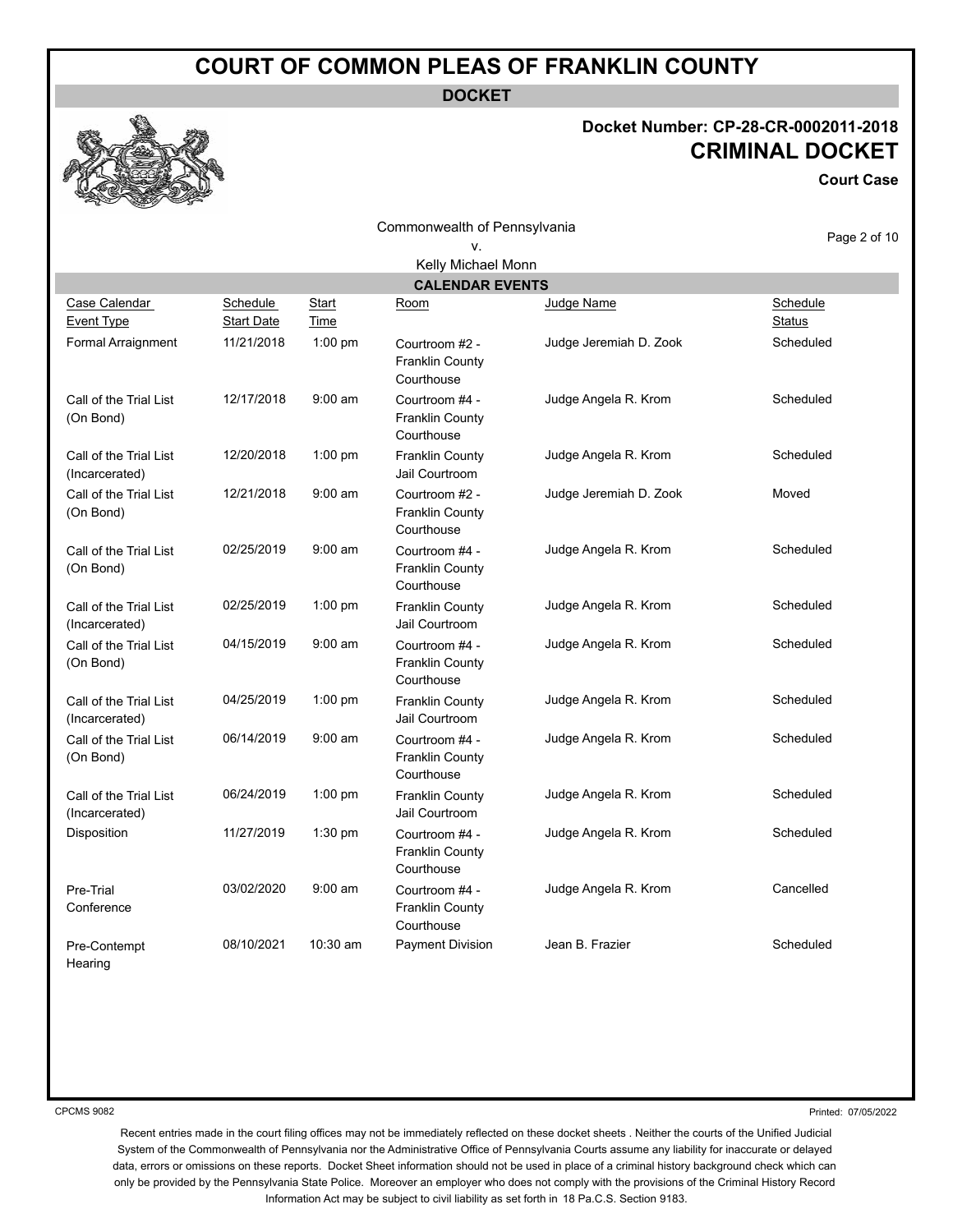|                                                    | <b>COURT OF COMMON PLEAS OF FRANKLIN COUNTY</b>                                                                  |                |                 |                       |                                                                                                      |              |                                   |                              |                                                                                     |              |
|----------------------------------------------------|------------------------------------------------------------------------------------------------------------------|----------------|-----------------|-----------------------|------------------------------------------------------------------------------------------------------|--------------|-----------------------------------|------------------------------|-------------------------------------------------------------------------------------|--------------|
|                                                    | <b>DOCKET</b>                                                                                                    |                |                 |                       |                                                                                                      |              |                                   |                              |                                                                                     |              |
|                                                    |                                                                                                                  |                |                 |                       |                                                                                                      |              |                                   |                              | Docket Number: CP-28-CR-0002011-2018<br><b>CRIMINAL DOCKET</b><br><b>Court Case</b> |              |
|                                                    |                                                                                                                  |                |                 |                       | Commonwealth of Pennsylvania                                                                         |              |                                   |                              |                                                                                     | Page 3 of 10 |
|                                                    |                                                                                                                  |                |                 |                       | ٧.<br>Kelly Michael Monn                                                                             |              |                                   |                              |                                                                                     |              |
|                                                    |                                                                                                                  |                |                 |                       | <b>DEFENDANT INFORMATION</b>                                                                         |              |                                   |                              |                                                                                     |              |
| Date Of Birth:                                     |                                                                                                                  |                | 10/19/1991      |                       | City/State/Zip: Waynesboro, PA 17268                                                                 |              |                                   |                              |                                                                                     |              |
| <b>Alias Name</b><br>Monn, Kelly<br>Monn, Kelly M. |                                                                                                                  |                |                 |                       |                                                                                                      |              |                                   |                              |                                                                                     |              |
|                                                    |                                                                                                                  |                |                 |                       | <b>CASE PARTICIPANTS</b>                                                                             |              |                                   |                              |                                                                                     |              |
| <b>Participant Type</b>                            |                                                                                                                  |                |                 | Name                  |                                                                                                      |              |                                   |                              |                                                                                     |              |
| Defendant                                          |                                                                                                                  |                |                 | Monn, Kelly Michael   |                                                                                                      |              |                                   |                              |                                                                                     |              |
|                                                    |                                                                                                                  |                |                 |                       | <b>BAIL INFORMATION</b>                                                                              |              |                                   |                              |                                                                                     |              |
| Monn, Kelly Michael                                |                                                                                                                  |                |                 |                       |                                                                                                      |              |                                   |                              | <b>Nebbia Status: None</b>                                                          |              |
| <b>Bail Action</b>                                 |                                                                                                                  | Date           |                 | <b>Bail Type</b>      | Percentage                                                                                           | Amount       | <b>Bail Posting Status</b>        |                              | <b>Posting Date</b>                                                                 |              |
| Set                                                |                                                                                                                  |                | 09/05/2018      | Monetary              |                                                                                                      | \$150,000.00 |                                   |                              |                                                                                     |              |
|                                                    |                                                                                                                  |                |                 |                       | <b>CHARGES</b>                                                                                       |              |                                   |                              |                                                                                     |              |
| Seq.                                               | Orig Seq.                                                                                                        | Grade          | <b>Statute</b>  |                       | <b>Statute Description</b>                                                                           |              |                                   | Offense Dt.                  | <b>OTN</b>                                                                          |              |
| 1                                                  | $\mathbf{1}$                                                                                                     | F <sub>1</sub> | 18 § 911 §§ B3  |                       | Corrupt Organizations - Employee                                                                     |              |                                   | 01/05/2018                   | U 623394-2                                                                          |              |
| 2                                                  | $\overline{2}$                                                                                                   | F3             | 18 § 7512 §§ A  |                       | Criminal Use Of Communication Facility                                                               |              |                                   | 01/05/2018                   | U 623394-2                                                                          |              |
| 3                                                  | 3                                                                                                                | F1             | 18 § 5111 §§ A1 |                       | Deal In Proc Unl Act/Intent To Promote                                                               |              |                                   | 01/05/2018                   | U 623394-2                                                                          |              |
| 4                                                  | 4                                                                                                                | F <sub>1</sub> | 18 § 903        |                       | Conspiracy - Consp To Vio 911b1, 911b2,<br>911b3                                                     |              |                                   | 01/05/2018                   | U 623394-2                                                                          |              |
|                                                    |                                                                                                                  |                |                 |                       | <b>DISPOSITION SENTENCING/PENALTIES</b>                                                              |              |                                   |                              |                                                                                     |              |
| <b>Disposition</b><br>Case Event                   | Sequence/Description<br><b>Sentencing Judge</b><br>Sentence/Diversion Program Type<br><b>Sentence Conditions</b> |                |                 |                       | <b>Disposition Date</b><br>Offense Disposition<br>Sentence Date<br>Incarceration/Diversionary Period |              | <b>Final Disposition</b><br>Grade | Section<br><b>Start Date</b> | <b>Credit For Time Served</b>                                                       |              |
|                                                    | <b>Waived for Court (Lower Court)</b>                                                                            |                |                 | Defendant Was Present |                                                                                                      |              |                                   |                              |                                                                                     |              |
|                                                    | Lower Court Disposition                                                                                          |                |                 |                       | 10/23/2018                                                                                           |              | Not Final                         |                              |                                                                                     |              |
|                                                    | 1 / Corrupt Organizations - Employee                                                                             |                |                 |                       | Waived for Court (Lower Court)                                                                       |              | F1                                |                              | 18 § 911 §§ B3                                                                      |              |
|                                                    | 2 / Criminal Use Of Communication Facility                                                                       |                |                 |                       | Waived for Court (Lower Court)                                                                       |              | F <sub>3</sub>                    |                              | 18 § 7512 §§ A                                                                      |              |
|                                                    | 3 / Deal In Proc Unl Act/Intent To Promote                                                                       |                |                 |                       | Waived for Court (Lower Court)                                                                       |              | F1                                |                              | 18 § 5111 §§ A1                                                                     |              |
|                                                    | 4 / Conspiracy - Consp To Vio 911b1, 911b2, 911b3                                                                |                |                 |                       | Waived for Court (Lower Court)                                                                       |              | F1                                | 18 § 903                     |                                                                                     |              |
| <b>Proceed to Court</b>                            |                                                                                                                  |                |                 |                       |                                                                                                      |              |                                   |                              |                                                                                     |              |
| <b>Information Filed</b>                           |                                                                                                                  |                |                 |                       | 11/16/2018                                                                                           |              | Not Final                         |                              |                                                                                     |              |
|                                                    | 1 / Corrupt Organizations - Employee                                                                             |                |                 |                       | Proceed to Court                                                                                     |              | F <sub>1</sub>                    |                              | 18 § 911 §§ B3                                                                      |              |

CPCMS 9082

Printed: 07/05/2022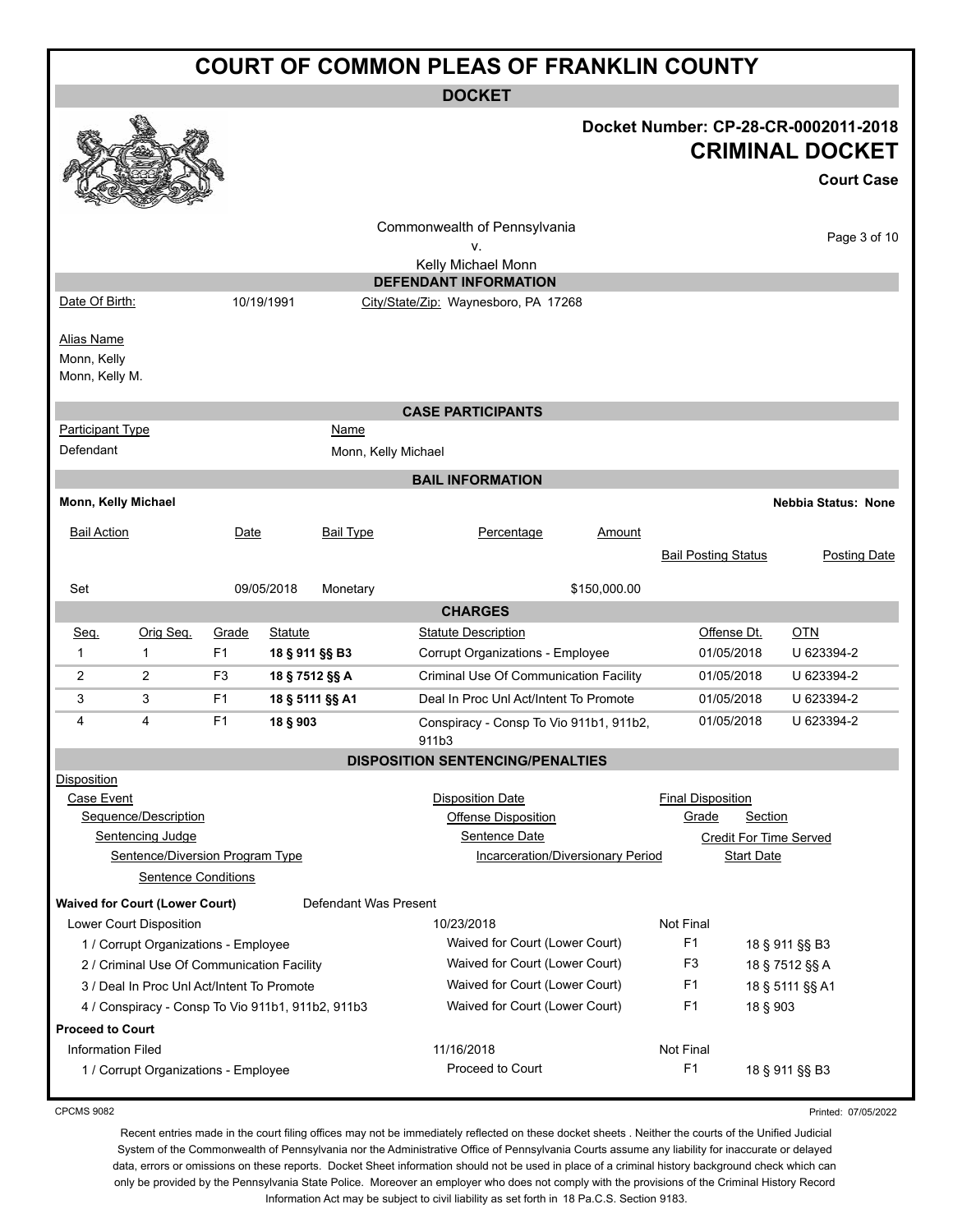**DOCKET**

#### **Docket Number: CP-28-CR-0002011-2018 CRIMINAL DOCKET**

**Court Case**

Commonwealth of Pennsylvania v.

Page 4 of 10

#### Kelly Michael Monn **DISPOSITION SENTENCING/PENALTIES**

| Disposition                                                                                      |                                                                                                                                                                                                    |                          |                          |  |  |
|--------------------------------------------------------------------------------------------------|----------------------------------------------------------------------------------------------------------------------------------------------------------------------------------------------------|--------------------------|--------------------------|--|--|
| Case Event                                                                                       | <b>Disposition Date</b>                                                                                                                                                                            |                          | <b>Final Disposition</b> |  |  |
| Sequence/Description                                                                             | <b>Offense Disposition</b>                                                                                                                                                                         | Grade                    | Section                  |  |  |
| Sentencing Judge                                                                                 | Sentence Date                                                                                                                                                                                      |                          | Credit For Time Served   |  |  |
| Sentence/Diversion Program Type                                                                  | Incarceration/Diversionary Period                                                                                                                                                                  |                          | <b>Start Date</b>        |  |  |
| <b>Sentence Conditions</b>                                                                       |                                                                                                                                                                                                    |                          |                          |  |  |
| 2 / Criminal Use Of Communication Facility                                                       | Proceed to Court                                                                                                                                                                                   | F <sub>3</sub>           | 18 § 7512 §§ A           |  |  |
| 3 / Deal In Proc Uni Act/Intent To Promote                                                       | Proceed to Court                                                                                                                                                                                   | F1                       | 18 § 5111 §§ A1          |  |  |
| 4 / Conspiracy - Consp To Vio 911b1, 911b2, 911b3                                                | Proceed to Court                                                                                                                                                                                   | F <sub>1</sub>           | 18 § 903                 |  |  |
| <b>Guilty Plea</b>                                                                               |                                                                                                                                                                                                    |                          |                          |  |  |
| Disposition                                                                                      | 11/27/2019                                                                                                                                                                                         | <b>Final Disposition</b> |                          |  |  |
| 1 / Corrupt Organizations - Employee                                                             | <b>Guilty Plea</b>                                                                                                                                                                                 | F1                       | 18 § 911 §§ B3           |  |  |
| Krom, Angela R.                                                                                  | 05/18/2020                                                                                                                                                                                         |                          | 622 Days                 |  |  |
| Confinement                                                                                      | Min of 24.00 Months                                                                                                                                                                                |                          | 05/18/2020               |  |  |
|                                                                                                  | Max of 48.00 Months                                                                                                                                                                                |                          |                          |  |  |
|                                                                                                  | Other                                                                                                                                                                                              |                          |                          |  |  |
| The defendant shall undergo DNA Testing (44 Pa.C.S.A. §2316).                                    |                                                                                                                                                                                                    |                          |                          |  |  |
| The defendant shall undergo Drug/Alcohol Assessment / Treatment and pay all costs.               |                                                                                                                                                                                                    |                          |                          |  |  |
|                                                                                                  | The defendant may NOT CONSUME any beverage containing alcohol or any controlled substance,<br>unless lawfully prescribed, and shall submit to random urinalysis, breath or blood testing to ensure |                          |                          |  |  |
| compliance.                                                                                      |                                                                                                                                                                                                    |                          |                          |  |  |
|                                                                                                  | The defendant shall not own, possess, use, manufacture, control, sell or transfer FIREARMS and must                                                                                                |                          |                          |  |  |
| otherwise comply with the provisions of 18 Pa.C.S.A §6105.                                       |                                                                                                                                                                                                    |                          |                          |  |  |
| The defendant shall pay court costs.                                                             |                                                                                                                                                                                                    |                          |                          |  |  |
|                                                                                                  |                                                                                                                                                                                                    |                          |                          |  |  |
| The defendant is deemed eligible for an (RRRI) Recidivism Risk Reduction Incentive sentence. The |                                                                                                                                                                                                    |                          |                          |  |  |
|                                                                                                  | offender may be considered for early release under provisions of the RRRI program. The RRRI                                                                                                        |                          |                          |  |  |
| minimum sentence is found to be months.                                                          |                                                                                                                                                                                                    |                          |                          |  |  |
|                                                                                                  | The defendant shall undergo and successfully complete any program prison/probation officials deem                                                                                                  |                          |                          |  |  |
| necessary.                                                                                       |                                                                                                                                                                                                    |                          |                          |  |  |
| 2 / Criminal Use Of Communication Facility                                                       | Proceed to Court                                                                                                                                                                                   | F <sub>3</sub>           | 18 § 7512 §§ A           |  |  |
| Krom, Angela R.                                                                                  | 05/18/2020                                                                                                                                                                                         |                          |                          |  |  |
| 3 / Deal In Proc Unl Act/Intent To Promote                                                       | Proceed to Court                                                                                                                                                                                   | F <sub>1</sub>           | 18 § 5111 §§ A1          |  |  |
| Krom, Angela R.                                                                                  | 05/18/2020                                                                                                                                                                                         |                          |                          |  |  |
| 4 / Conspiracy - Consp To Vio 911b1, 911b2, 911b3                                                | Proceed to Court                                                                                                                                                                                   | F <sub>1</sub>           | 18 § 903                 |  |  |

CPCMS 9082

Printed: 07/05/2022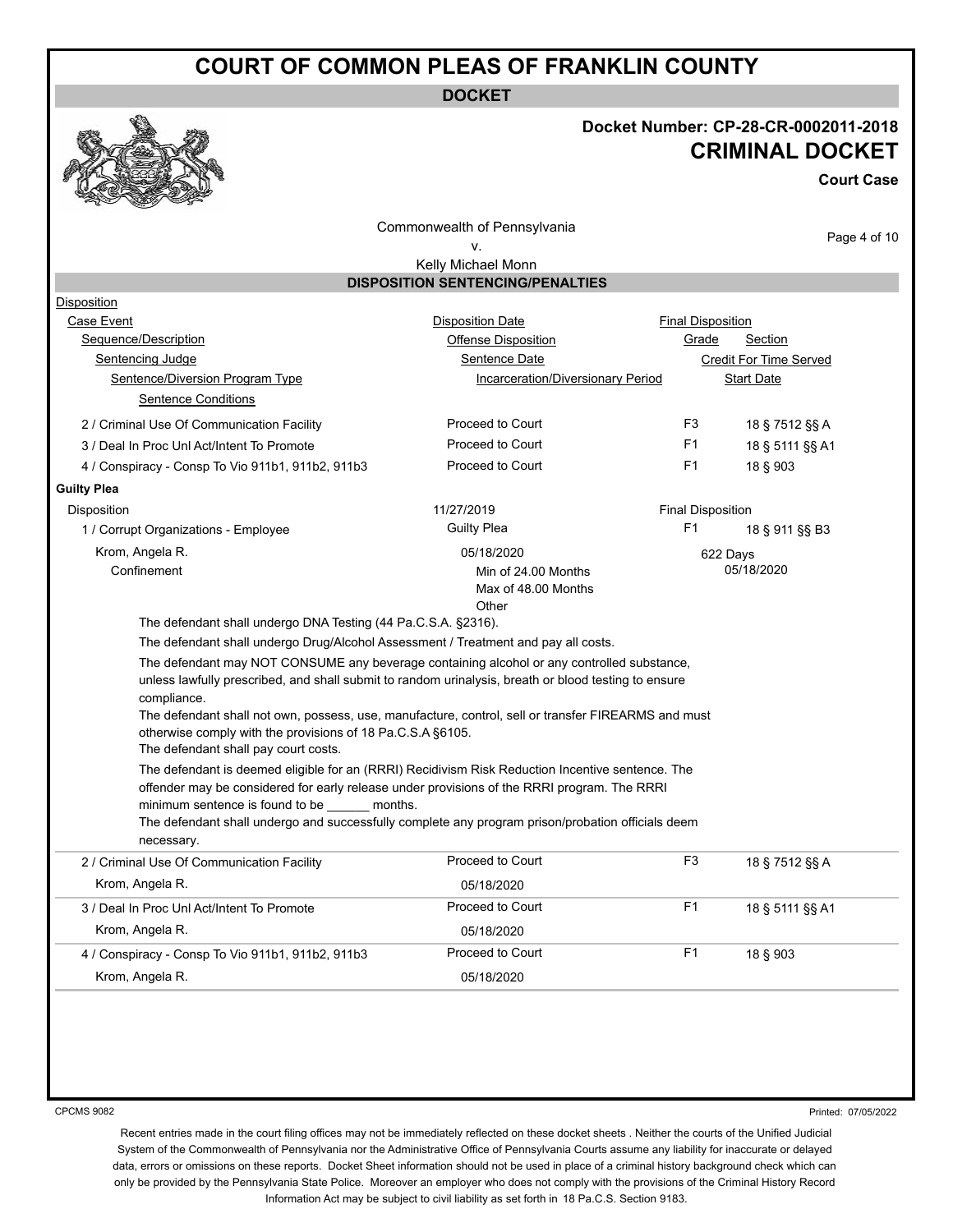**DOCKET**

|                                                                                          |                                                                                       | <b>DOCKET</b>                                                           |                                                                                     |
|------------------------------------------------------------------------------------------|---------------------------------------------------------------------------------------|-------------------------------------------------------------------------|-------------------------------------------------------------------------------------|
|                                                                                          |                                                                                       |                                                                         | Docket Number: CP-28-CR-0002011-2018<br><b>CRIMINAL DOCKET</b><br><b>Court Case</b> |
|                                                                                          |                                                                                       | Commonwealth of Pennsylvania                                            | Page 5 of 10                                                                        |
|                                                                                          |                                                                                       | ν.<br>Kelly Michael Monn                                                |                                                                                     |
| <b>COMMONWEALTH INFORMATION</b>                                                          |                                                                                       | <b>ATTORNEY INFORMATION</b>                                             |                                                                                     |
| Name:<br>Office                                                                          | Franklin County District Attorney's<br><b>District Attorney</b>                       | Name:<br>Supreme Court No:                                              | Shawn Michael Stottlemyer<br>Court Appointed - Private<br>312794                    |
| Supreme Court No:<br>Phone Number(s):<br>717-261-3827                                    | (Phone)                                                                               | Rep. Status:<br>Phone Number(s):<br>717-632-4656                        | Active<br>(Phone)                                                                   |
| Address:<br>Franklin County Courthouse<br>157 Lincoln Way East<br>Chambersburg, PA 17201 |                                                                                       | Address:<br>Mooney & Associates<br>2 S Hanover St<br>Carlisle, PA 17013 |                                                                                     |
|                                                                                          |                                                                                       | Representing: Monn, Kelly Michael                                       |                                                                                     |
|                                                                                          |                                                                                       | <b>ENTRIES</b>                                                          |                                                                                     |
| Sequence Number                                                                          | <b>CP Filed Date</b>                                                                  | Document Date                                                           | Filed By                                                                            |
| Bail Set - Monn, Kelly Michael                                                           | 09/05/2018                                                                            |                                                                         | Cunningham, Duane K.                                                                |
|                                                                                          | 09/14/2018<br>Petition for Appointment of Conflict Counsel                            |                                                                         | Bogner, Casey Starr                                                                 |
| 2                                                                                        | 09/14/2018<br>Order Granting Motion for Appointment of Conflict Counsel               | 09/14/2018                                                              | Zook, Jeremiah D.                                                                   |
|                                                                                          | 11/02/2018                                                                            |                                                                         | Court of Common Pleas - Franklin<br>County                                          |
|                                                                                          | Original Papers Received from Lower Court                                             |                                                                         |                                                                                     |
| 1                                                                                        | 11/14/2018                                                                            |                                                                         | Court of Common Pleas - Franklin<br>County                                          |
|                                                                                          | Notice of Joinder of Separate Informations for Trial Under Pa. R. Crim. P. 582 (B)(1) |                                                                         |                                                                                     |
| 1<br><b>Information Filed</b>                                                            | 11/16/2018                                                                            |                                                                         | Commonwealth of Pennsylvania                                                        |
| 1<br>Appearance and Waiver of Arraignment                                                | 11/21/2018                                                                            |                                                                         | Monn, Kelly Michael                                                                 |
| 1<br>Franklin County District Attorney's Office<br>11/28/2018                            | 11/28/2018<br>Order/Judge Re-assignment to Judge Krom's Docket<br>Interoffice         | 11/21/2018                                                              | Zook, Jeremiah D.                                                                   |
| <b>CPCMS 9082</b>                                                                        |                                                                                       |                                                                         | Printed: 07/05/2022                                                                 |

CPCMS 9082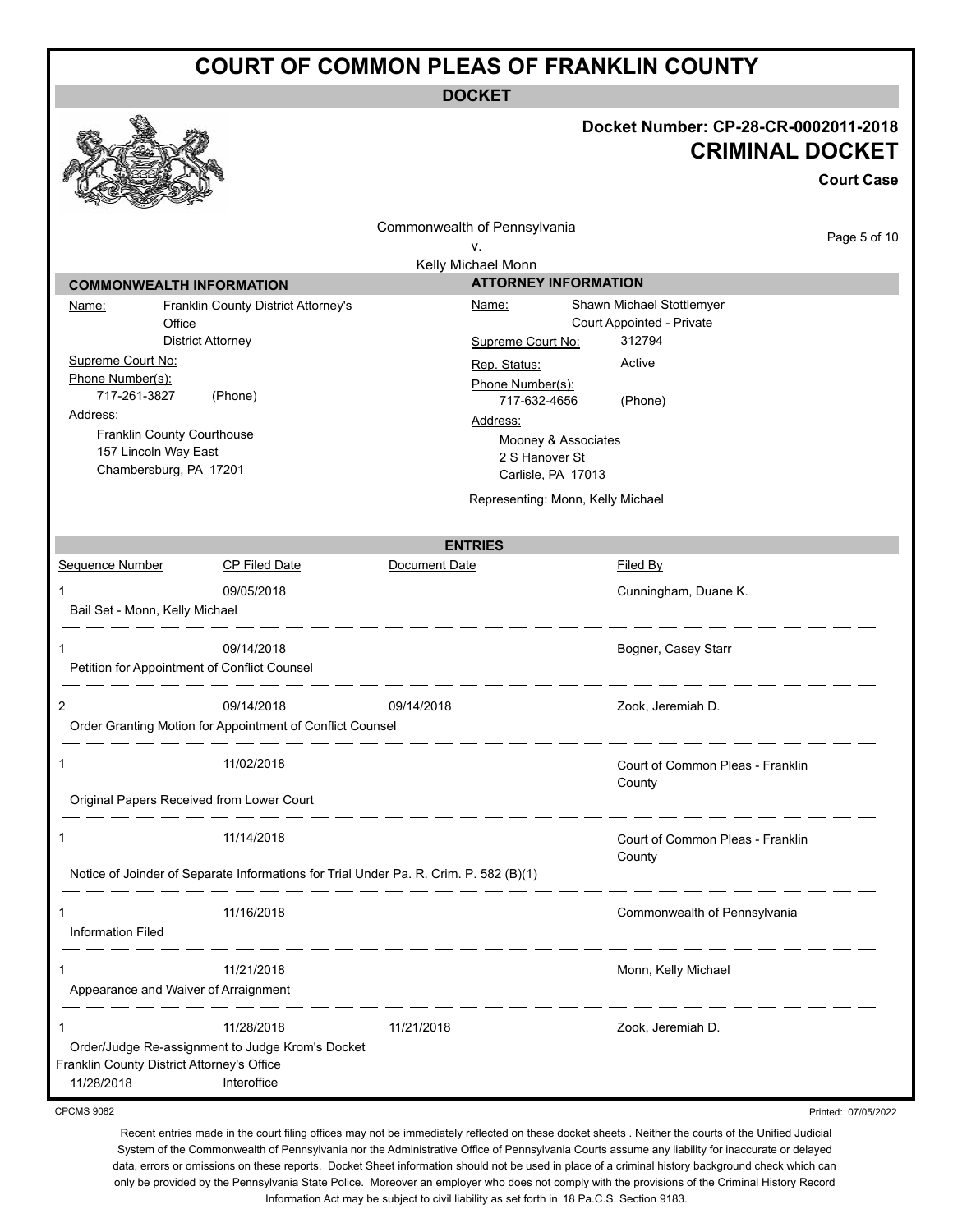**DOCKET**

|                                                             |                      |                                                                                        | Docket Number: CP-28-CR-0002011-2018<br><b>CRIMINAL DOCKET</b> |
|-------------------------------------------------------------|----------------------|----------------------------------------------------------------------------------------|----------------------------------------------------------------|
|                                                             |                      |                                                                                        | <b>Court Case</b>                                              |
|                                                             |                      | Commonwealth of Pennsylvania                                                           | Page 6 of 10                                                   |
|                                                             |                      | v.<br>Kelly Michael Monn                                                               |                                                                |
|                                                             |                      | <b>ENTRIES</b>                                                                         |                                                                |
| Sequence Number                                             | <b>CP Filed Date</b> | Document Date                                                                          | Filed By                                                       |
| Service To                                                  |                      | Service By                                                                             |                                                                |
| <b>Issue Date</b>                                           | Service Type         | <b>Status Date</b>                                                                     | <b>Service Status</b>                                          |
| Stottlemyer, Shawn Michael<br>11/28/2018                    | <b>First Class</b>   |                                                                                        |                                                                |
| 1                                                           | 12/03/2018           |                                                                                        | Stottlemyer, Shawn Michael                                     |
| Motion for Severence of Joint Trial                         |                      |                                                                                        |                                                                |
|                                                             |                      |                                                                                        |                                                                |
| Notice of Joinder for Separate Informations                 | 12/05/2018           |                                                                                        | Fogal, Matthew D.                                              |
|                                                             |                      |                                                                                        |                                                                |
| 1                                                           | 12/06/2018           | 12/06/2018                                                                             | Krom, Angela R.                                                |
|                                                             |                      | Order Directing Answer to be Filed/Hearing Scheduled 1/11/2019 11:00am                 |                                                                |
| Commonwealth of Pennsylvania<br>12/06/2018                  | Interoffice          |                                                                                        |                                                                |
| Monn, Kelly Michael                                         |                      |                                                                                        |                                                                |
| 12/06/2018                                                  | <b>First Class</b>   |                                                                                        |                                                                |
| Stottlemyer, Shawn Michael                                  |                      |                                                                                        |                                                                |
| 12/06/2018                                                  | <b>First Class</b>   |                                                                                        |                                                                |
| 1                                                           | 12/20/2018           |                                                                                        | Stottlemyer, Shawn Michael                                     |
| Motion for Continuance and Waiver of Pa.R. Crim.P. 600/1013 |                      |                                                                                        |                                                                |
|                                                             |                      |                                                                                        |                                                                |
| 2                                                           | 12/20/2018           | 12/20/2018                                                                             | Krom, Angela R.                                                |
| Commonwealth of Pennsylvania                                |                      | Order Granting Motion for Continuance and Waiver of Pa.R.Crim.P. 600/1013              |                                                                |
| 12/20/2018                                                  | Interoffice          |                                                                                        |                                                                |
| Stottlemyer, Shawn Michael                                  |                      |                                                                                        |                                                                |
| 12/20/2018                                                  | <b>First Class</b>   |                                                                                        |                                                                |
|                                                             |                      |                                                                                        |                                                                |
| 1<br>Cmwlth's Answer to Moton for Severance of Joint Tria   | 12/27/2018           |                                                                                        | Commonwealth of Pennsylvania                                   |
|                                                             |                      |                                                                                        |                                                                |
| 1                                                           | 01/11/2019           |                                                                                        | Stottlemyer, Shawn Michael                                     |
| Praecipe to Withdraw Motion for Severance                   |                      |                                                                                        |                                                                |
| 2                                                           | 01/11/2019           | 01/11/2019                                                                             | Krom, Angela R.                                                |
|                                                             |                      | Order Granting Praecipe to Withdraw Motion for Severance/Hearing Removed from Schedule |                                                                |
| Commonwealth of Pennsylvania                                |                      |                                                                                        |                                                                |
|                                                             |                      |                                                                                        |                                                                |
| <b>CPCMS 9082</b>                                           |                      |                                                                                        | Printed: 07/05/2022                                            |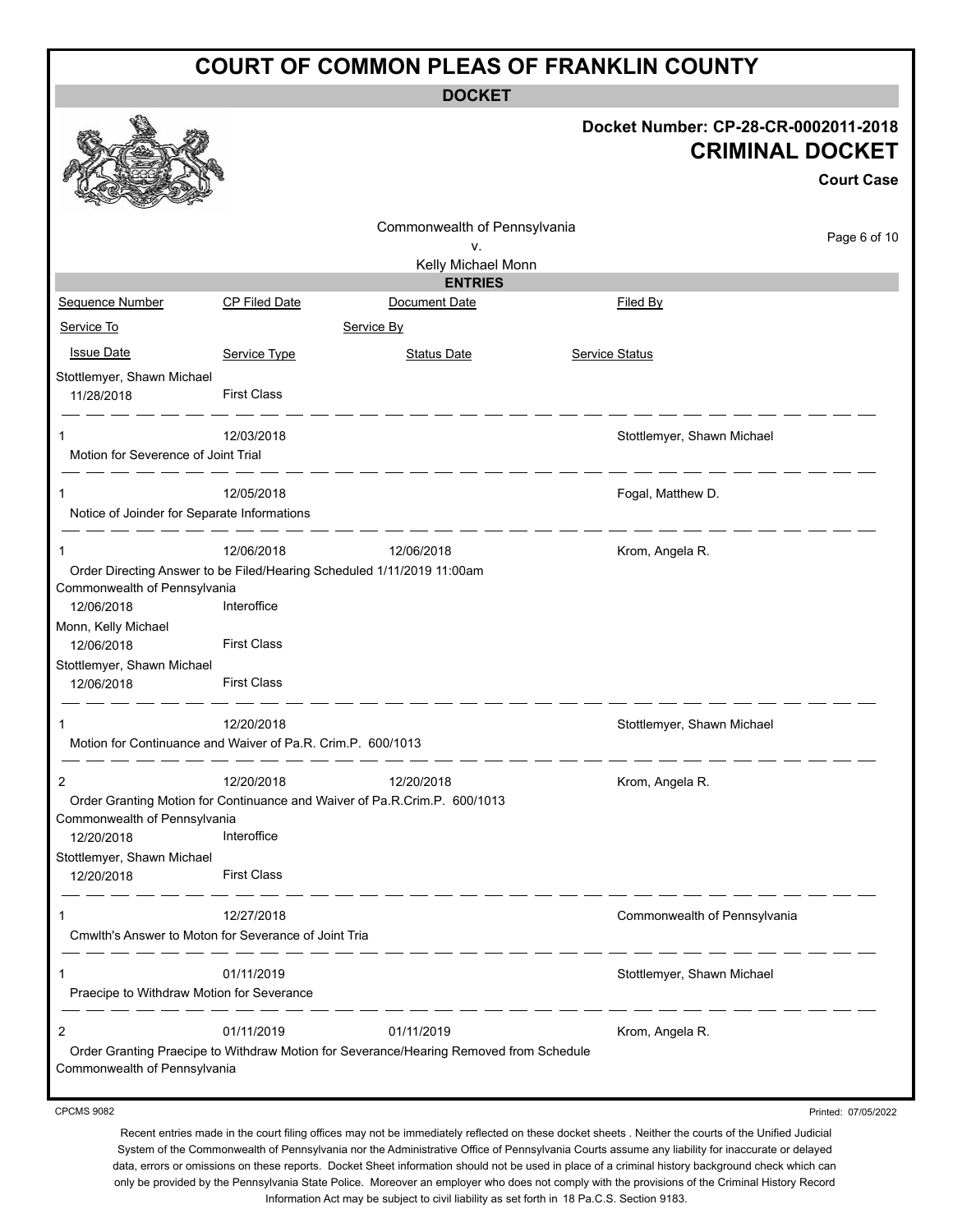**DOCKET**

|                                                                                                                                        |                                                                                                | DUUNE I                      |                                                                |                   |
|----------------------------------------------------------------------------------------------------------------------------------------|------------------------------------------------------------------------------------------------|------------------------------|----------------------------------------------------------------|-------------------|
|                                                                                                                                        |                                                                                                |                              | Docket Number: CP-28-CR-0002011-2018<br><b>CRIMINAL DOCKET</b> | <b>Court Case</b> |
|                                                                                                                                        |                                                                                                | Commonwealth of Pennsylvania |                                                                | Page 7 of 10      |
|                                                                                                                                        |                                                                                                | v.<br>Kelly Michael Monn     |                                                                |                   |
|                                                                                                                                        |                                                                                                | <b>ENTRIES</b>               |                                                                |                   |
| Sequence Number                                                                                                                        | <b>CP Filed Date</b>                                                                           | Document Date                | Filed By                                                       |                   |
| Service To                                                                                                                             | Service By                                                                                     |                              |                                                                |                   |
| <b>Issue Date</b>                                                                                                                      | Service Type                                                                                   | <b>Status Date</b>           | <b>Service Status</b>                                          |                   |
| 01/11/2019                                                                                                                             | Interoffice                                                                                    |                              |                                                                |                   |
| Stottlemyer, Shawn Michael<br>01/11/2019                                                                                               | <b>First Class</b>                                                                             |                              |                                                                |                   |
| 1                                                                                                                                      | 02/25/2019<br>Motion for Continuance and Waiver of Pa.R. Crim.P. 600/1013                      | 02/25/2019                   | Stottlemyer, Shawn Michael                                     |                   |
| 2<br>Order/Continued to May Trail Term<br>Commonwealth of Pennsylvania<br>02/26/2019<br>Stottlemyer, Shawn Michael<br>02/26/2019       | 02/25/2019<br>Interoffice<br><b>First Class</b>                                                | 02/25/2019                   | Krom, Angela R.                                                |                   |
| Notice of Joinder of Separate Informations forTrial                                                                                    | 03/06/2019                                                                                     |                              | Commonwealth of Pennsylvania                                   |                   |
|                                                                                                                                        | 04/25/2019<br>Motion for Continuance and Waiver of Pa.R. Crim.P. 600/1013                      |                              | Stottlemyer, Shawn Michael                                     |                   |
| 2<br>Order/Continued to July 2019 Trail Term<br>Commonwealth of Pennsylvania<br>04/26/2019<br>Stottlemyer, Shawn Michael<br>04/26/2019 | 04/25/2019<br>Interoffice<br>Interoffice                                                       | 04/25/2019                   | Krom, Angela R.                                                |                   |
| 1<br>Commonwealth of Pennsylvania<br>04/29/2019<br>Stottlemyer, Shawn Michael<br>04/29/2019                                            | 04/29/2019<br>Order/Status Conference Scheduled 7/11/2019 9:00am<br>Interoffice<br>Interoffice | 04/29/2019                   | Krom, Angela R.                                                |                   |
| Order/Continued to November 2019 Trial Term<br>Franklin County District Attorney's Office<br><b>CPCMS 9082</b>                         | 07/11/2019                                                                                     | 07/11/2019                   | Krom, Angela R.<br>Printed: 07/05/2022                         |                   |

CPCMS 9082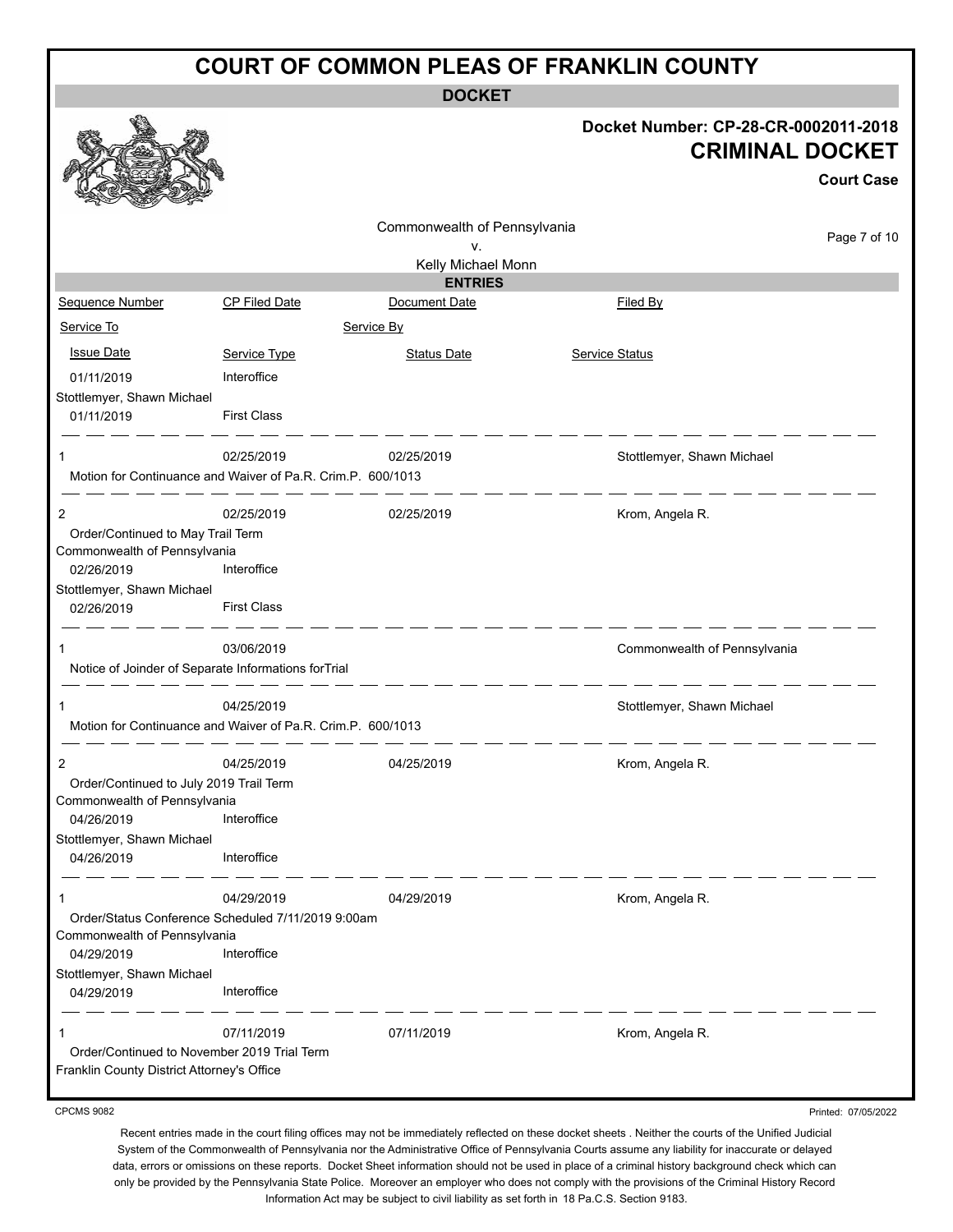**DOCKET**

# **Docket Number: CP-28-CR-0002011-2018 Court Case CRIMINAL DOCKET**

|                                                      |                                                        | Commonwealth of Pennsylvania    |                              |              |
|------------------------------------------------------|--------------------------------------------------------|---------------------------------|------------------------------|--------------|
|                                                      |                                                        | ٧.                              |                              | Page 8 of 10 |
|                                                      |                                                        | Kelly Michael Monn              |                              |              |
| Sequence Number                                      | <b>CP Filed Date</b>                                   | <b>ENTRIES</b><br>Document Date | <b>Filed By</b>              |              |
| Service To                                           | Service By                                             |                                 |                              |              |
|                                                      |                                                        |                                 |                              |              |
| <b>Issue Date</b>                                    | Service Type                                           | <b>Status Date</b>              | <b>Service Status</b>        |              |
| 07/11/2019<br>Stottlemyer, Shawn Michael             | Interoffice                                            |                                 |                              |              |
| 07/11/2019                                           | Interoffice                                            |                                 |                              |              |
| 1                                                    | 10/29/2019                                             | 10/29/2019                      | Krom, Angela R.              |              |
| Commonwealth of Pennsylvania                         | Order/Trial Cont'd to March 2020 Trial Term/PTC 3/2/20 |                                 |                              |              |
| 10/29/2019                                           | Interoffice                                            |                                 |                              |              |
| Stottlemyer, Shawn Michael                           |                                                        |                                 |                              |              |
| 10/29/2019                                           | <b>First Class</b>                                     |                                 |                              |              |
| 1                                                    | 11/14/2019                                             |                                 | Commonwealth of Pennsylvania |              |
| Notice of Joinder of Separate Informations for Trial |                                                        |                                 |                              |              |
| 1                                                    | 11/20/2019                                             |                                 | Stottlemyer, Shawn Michael   |              |
| Motion for Scheduling                                |                                                        |                                 |                              |              |
| $\overline{2}$                                       | 11/20/2019                                             | 11/19/2019                      | Krom, Angela R.              |              |
| Order/COL Scheduled 11/27/19 @ 1 p.m.                |                                                        |                                 |                              |              |
| Commonwealth of Pennsylvania<br>11/20/2019           | Interoffice                                            |                                 |                              |              |
| Stottlemyer, Shawn Michael                           |                                                        |                                 |                              |              |
| 11/20/2019                                           | Interoffice                                            |                                 |                              |              |
|                                                      | 11/27/2019                                             | 11/27/2019                      | Krom, Angela R.              |              |
| Guilty Plea/Attachment A                             |                                                        |                                 |                              |              |
| 2                                                    | 11/27/2019                                             |                                 | Commonwealth of Pennsylvania |              |
|                                                      |                                                        |                                 | Monn, Kelly Michael          |              |
| <b>Cooperation Agreement</b>                         |                                                        |                                 | Stottlemyer, Shawn Michael   |              |
| 2                                                    | 05/18/2020                                             | 05/18/2020                      | Krom, Angela R.              |              |
| Order - Sentence/Penalty Imposed                     |                                                        |                                 |                              |              |
| Commonwealth of Pennsylvania<br>05/18/2020           | <b>Hand Delivered</b>                                  |                                 |                              |              |
| Stottlemyer, Shawn Michael                           |                                                        |                                 |                              |              |
| 05/18/2020                                           | <b>Hand Delivered</b>                                  |                                 |                              |              |

CPCMS 9082

Recent entries made in the court filing offices may not be immediately reflected on these docket sheets . Neither the courts of the Unified Judicial System of the Commonwealth of Pennsylvania nor the Administrative Office of Pennsylvania Courts assume any liability for inaccurate or delayed data, errors or omissions on these reports. Docket Sheet information should not be used in place of a criminal history background check which can only be provided by the Pennsylvania State Police. Moreover an employer who does not comply with the provisions of the Criminal History Record Information Act may be subject to civil liability as set forth in 18 Pa.C.S. Section 9183.

Printed: 07/05/2022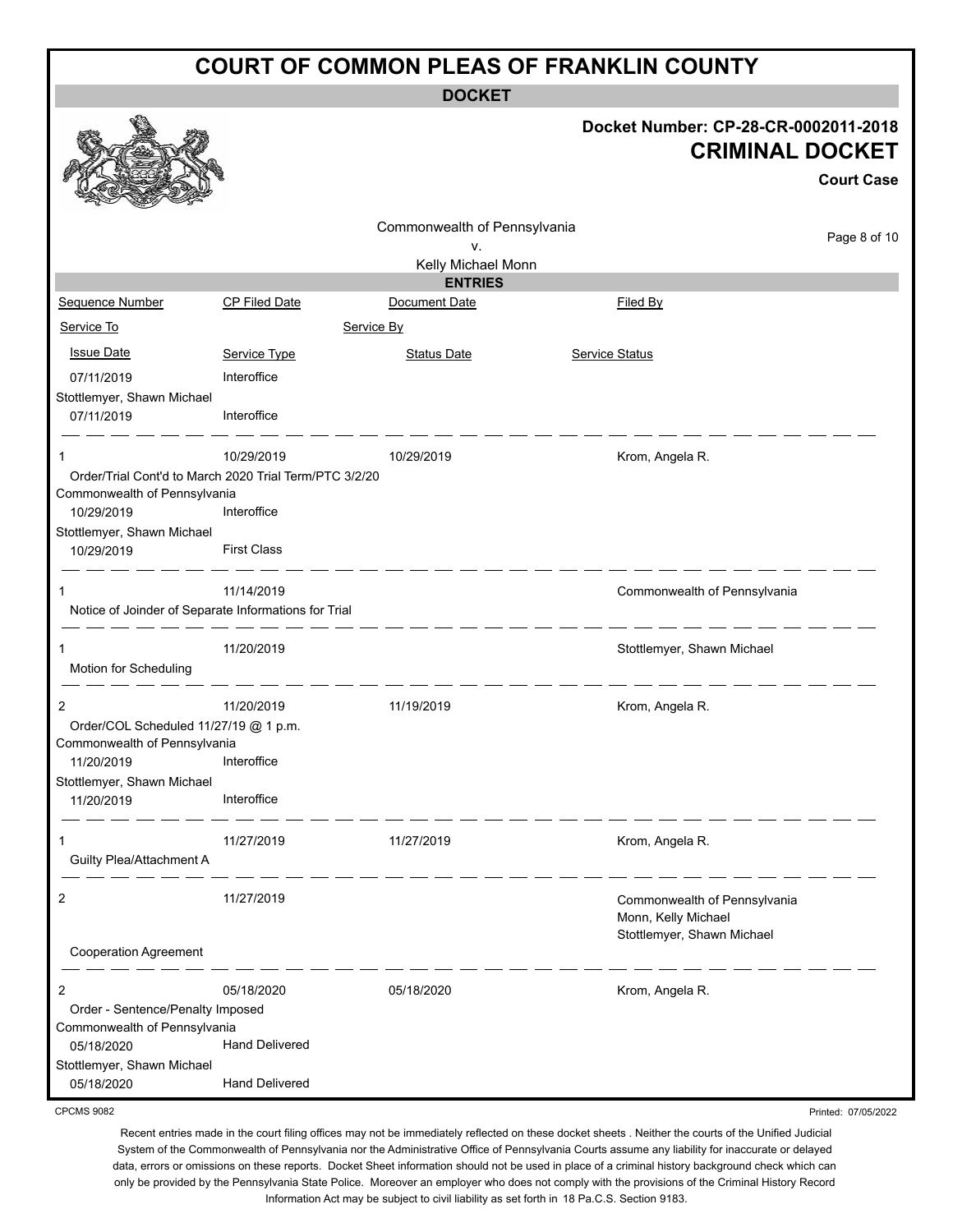**DOCKET**

#### **Docket Number: CP-28-CR-0002011-2018 CRIMINAL DOCKET**

|                                          |                      |                                                                                                 |                                            | <b>Court Case</b> |
|------------------------------------------|----------------------|-------------------------------------------------------------------------------------------------|--------------------------------------------|-------------------|
|                                          |                      | Commonwealth of Pennsylvania                                                                    |                                            |                   |
|                                          |                      | v.                                                                                              |                                            | Page 9 of 10      |
|                                          |                      | Kelly Michael Monn                                                                              |                                            |                   |
| Sequence Number                          | <b>CP Filed Date</b> | <b>ENTRIES</b><br>Document Date                                                                 | <b>Filed By</b>                            |                   |
| Service To                               |                      | Service By                                                                                      |                                            |                   |
| <b>Issue Date</b>                        | Service Type         | <b>Status Date</b>                                                                              | <b>Service Status</b>                      |                   |
| 3<br><b>Penalty Assessed</b>             | 05/18/2020           |                                                                                                 | Court of Common Pleas - Franklin<br>County |                   |
| 1<br>Entry of Civil Judgment             | 05/19/2020           |                                                                                                 | Rock, Todd A.                              |                   |
| 1<br>Guideline Sentence Form             | 07/14/2020           |                                                                                                 | Krom, Angela R.                            |                   |
| $\mathbf{1}$                             | 03/08/2022           |                                                                                                 | Court of Common Pleas - Franklin<br>County |                   |
|                                          |                      | The Court Determined Responsible Participant is Financially Able to Pay Fines/Costs/Restitution |                                            |                   |
| $\sqrt{2}$                               | 03/08/2022           |                                                                                                 | Court of Common Pleas - Franklin<br>County |                   |
| Referral of Account to Collection Agency |                      |                                                                                                 |                                            |                   |
|                                          |                      |                                                                                                 |                                            |                   |
|                                          |                      |                                                                                                 |                                            |                   |
|                                          |                      |                                                                                                 |                                            |                   |
|                                          |                      |                                                                                                 |                                            |                   |
|                                          |                      |                                                                                                 |                                            |                   |
|                                          |                      |                                                                                                 |                                            |                   |
|                                          |                      |                                                                                                 |                                            |                   |
|                                          |                      |                                                                                                 |                                            |                   |

CPCMS 9082

**B** 

Printed: 07/05/2022